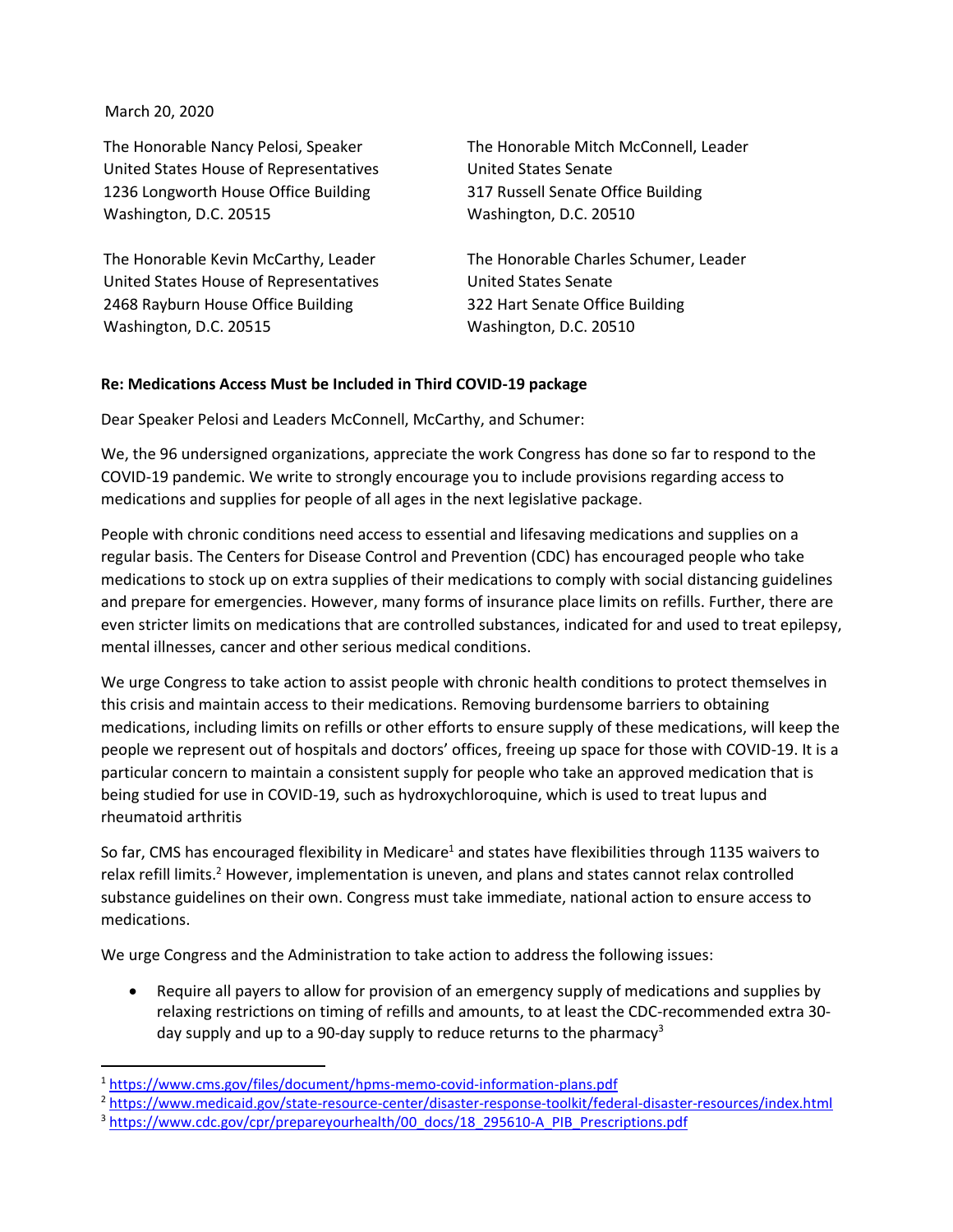- Ensure that these protections extend to medications that are controlled substances indicated for and used to treat epilepsy, mental illnesses, cancer and other serious medical conditions, as well as injectables
- Require all payers to waive prior authorization and utilization management requirements
- Require flexibility regarding use of mail order pharmacies, including out of state mail order pharmacies and other home delivery methods
- Require payers to relax requirements for in-person visits for refills, including allowing visits through telehealth
- Require all payers to establish policies to assist patients with cost-sharing related to their emergency supply or allow for delayed payment of out-of-pocket costs for emergency supplies
- Increase FDA monitoring and reporting of shortages to ensure consistent supply, especially existing medications approved to treat chronic conditions that may be under study or used to treat COVID-19

We appreciate your actions to date and your attention during this time. If you have any questions, contact Rachel Patterson a[t rpatterson@efa.org.](mailto:rpatterson@efa.org)

## CC:

Senate Finance Committee Chairman Charles E. Grassley Senate Finance Committee Ranking Member Ron Wyden Senate HELP Committee Chairman Lamar Alexander Senate HELP Committee Ranking Member Patty Murray House Majority Leader Steny H. Hoyer House Energy and Commerce Committee Chairman Frank Pallone, Jr. House Energy and Commerce Committee Ranking Member Greg Walden House Ways and Means Committee Chairman Richard E. Neal House Ways and Means Committee Ranking Member Kevin Brady House Education & Labor Chairman Bobby Scott House Education & Labor Ranking Member Virginia Foxx Vice President Mike Pence Secretary of Health and Human Services Alex Azar Deborah Birx, White House Coronavirus Response Coordinator Centers for Medicare and Medicaid Services Administrator Seema Verma Surgeon General Jerome Adams National Institute of Allergy and Infectious Diseases Director Anthony Fauci Centers for Disease Control and Prevention Director Robert Redfield

## Sincerely,

ACCSES - The Voice of Disability Service Providers ADAP Advocacy Association AIDS Action Baltimore AIDS Alliance for Women, Infants, Children, Youth & Families AIDS Foundation of Chicago Allergy & Asthma Network Allies for Independence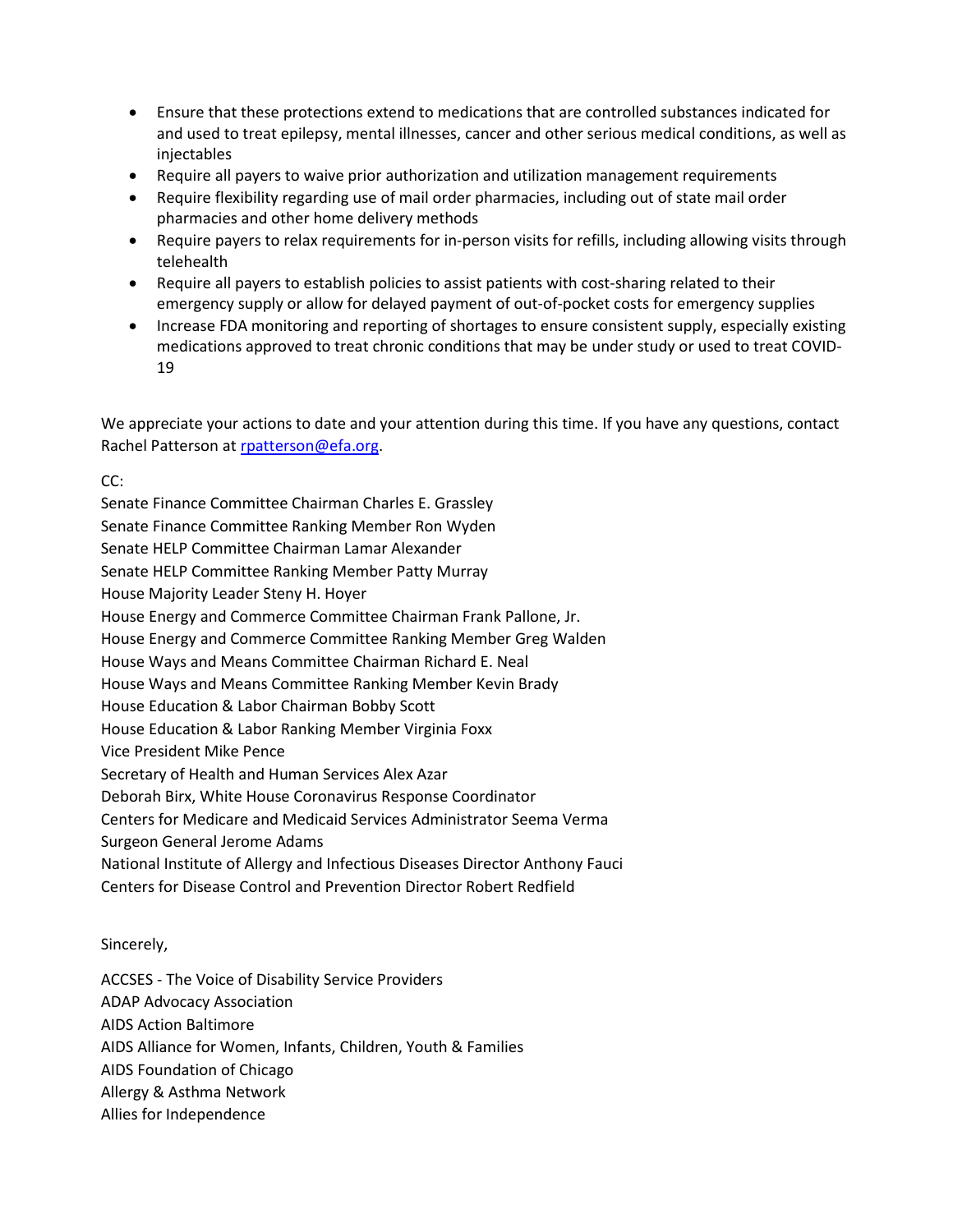ALLvanza

- ALS Association
- American Academy of Physical Medicine & Rehabilitation (AAPM&R)
- American Association of People with Disabilities
- American Association on Health and Disability
- American Behcet's Disease Association
- American Cancer Society Cancer Action Network
- American Council of the Blind
- American Diabetes Association
- American Kidney Fund
- Arthritis Foundation
- Association of Nurses in AIDS Care
- Association of University Centers on Disabilities
- Asthma and Allergy Foundation of America
- Autism Society of America
- Autistic Self Advocacy Network
- Bazelon Center for Mental Health Law
- Brain Injury Association of America
- CA Chronic Care Coalition
- Cancer Support Community
- Center for Health Law and Policy Innovation
- Center for Medicare Advocacy
- Center for Public Representation
- Children and Adults with Attention-Deficit/Hyperactivity Disorder
- Christopher & Dana Reeve Foundation
- Chronic Disease Coalition
- CommunicationFIRST
- Community Access National Network (CANN)
- Community Catalyst
- COPD Foundation
- Crohn's & Colitis Foundation
- Cure SMA
- Cystic Fibrosis Foundation
- Disability Rights Education & Defense Fund
- Easterseals
- Epilepsy Alliance North Carolina
- Epilepsy Foundation
- Epilepsy Foundation of Colorado
- Epilepsy Information Service of Wake Forest School of Medicine
- Equality California
- Family Voices
- Georgia AIDS Coalition
- GLMA: Health Professionals Advancing LGBTQ Equality
- Global Colon cancer association
- GO2 Foundation for Lung Cancer